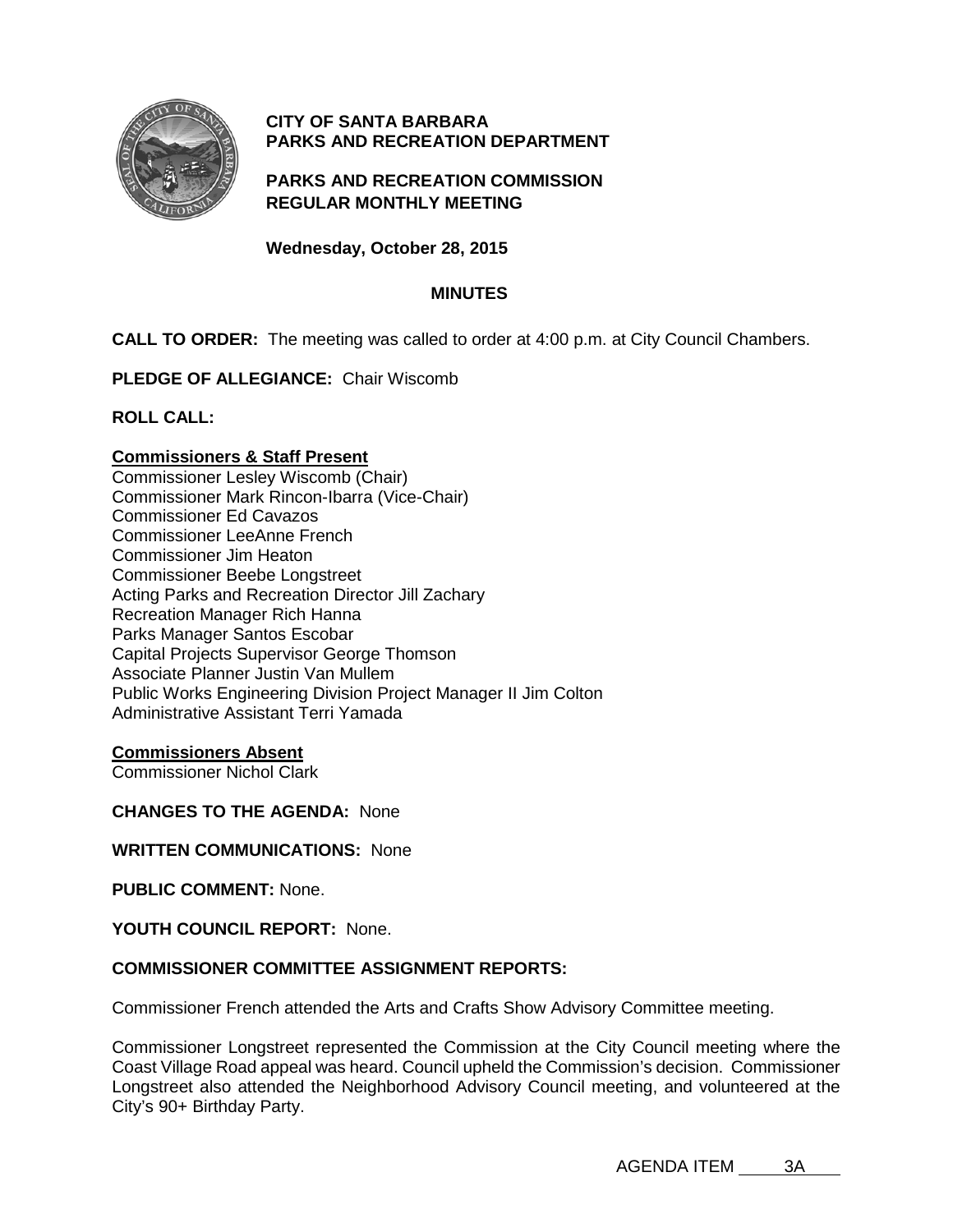Commissioner Cavazos attended the PARC Foundation Board meeting.

Vice-Chair Rincon-Ibarra attended the Neighborhood Advisory Council meeting.

Chair Wiscomb attended the PARC Foundation Executive Board meeting and the regular PARC Foundation Board meeting, and volunteered at the City's 90+ Birthday Party.

# **COMMISSION AND STAFF COMMUNICATIONS:**

Ms. Zachary introduced Capital Projects Supervisor George Thomson.

### **CONSENT CALENDAR:**

1. Summary of Council Actions – For Information

The Commission received this item; there were no questions.

2. Approval of Minutes – For Action

Recommendation: That the Commission waive the reading and approve the minutes of the special meeting (site visit) of September 22, 2015; and the regular meeting of September 23, 2015.

Mr. Heaton commented that he was not present at the special meeting of September 22, 2015.

**Commissioner Heaton moved, seconded by Commissioner Longstreet, and passed 6/0 to waive the reading and approve the minutes of the special meeting of September 22, 2015 as amended; and the regular meeting of September 23, 2015.**

### **Absent: Clark**

3. Street Tree Advisory Committee Recommendations – For Action (Attachments)

Documents:

- Staff Report dated October 28, 2015
- Staff PowerPoint presented by Staff

Speakers:

- Staff: Urban Forest Superintendent Tim Downey, Public Works Project Manager II Jim Colton
- Members of the Public: Craig Drake, Drake and Associates

Recommendation: That the Commission:

- A. Approve the following Street Tree removal requests:
	- 1. 100 block of W. Gutierrez St. Various Street Trees Public Works Engineering, Jim **Colton**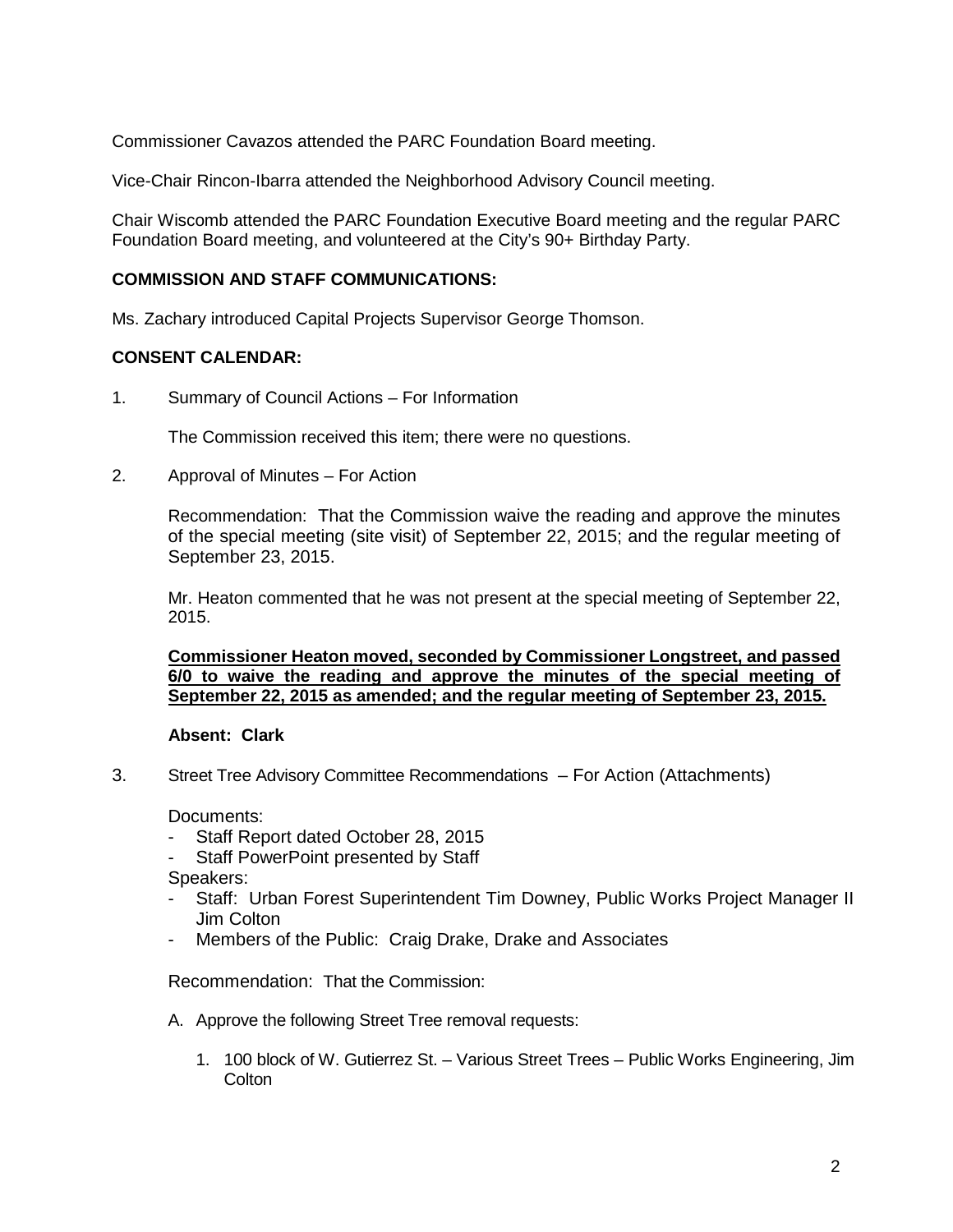The Commission received the report, their questions were answered, and the following action was taken.

#### **Commissioner Longstreet moved, seconded by Chair Wiscomb, and passed 5/1 to concur with the Street Tree Advisory Committee and make the findings that the proposed is a reasonable development of the property.**

### **Absent: Clark Against: French**

2. 300 block of W. De La Guerra St. – *Syagrus romanzoffianum,* Queen Palm – Public Works Engineering, Jim Colton

The Commission received the report, their questions were answered, and the following action was taken.

**Commissioner Longstreet moved, seconded by Vice-Chair Rincon-Ibarra, and passed 5/1 to concur with the Street Tree Advisory Committee and make the findings that the proposed is a reasonable development of the property and for the safety of the bridge.**

#### **Absent: Clark Against: French**

3. 600 block of W. Anapamu St. – Various Street Trees – Public Works Engineering Jim Colton

The Commission received the report, their questions were answered, and the following action was taken.

**Commissioner Longstreet moved, seconded by Vice-Chair Rincon-Ibarra, and passed 5/1 to concur with the Street Tree Advisory Committee; and as construction proceeds, consider any possibility of retaining the Oaks; make the findings that the proposed is a reasonable development of the property and ask that the applicant work with the City Arborist, the Creeks Division and the Police Department on a mitigation plan to take place after construction.**

**Absent: Clark Against: French**

- B. Approve the following change to the Street Tree Master Plan:
	- 1. Lighthouse Way Street Tree Designation for New Street Martha Degasis with Arcadia Studio

The Commission received the report, their questions were answered, and the following action was taken.

**Commissioner Longstreet moved, seconded by Commissioner Cavazos, and passed 6/0 to concur with the Street Tree Advisory Committee and approve**  *Prosopis glandulosa,* **Honey Mesquite as the designated street tree for a new street, Lighthouse Way.**

#### **Absent: Clark**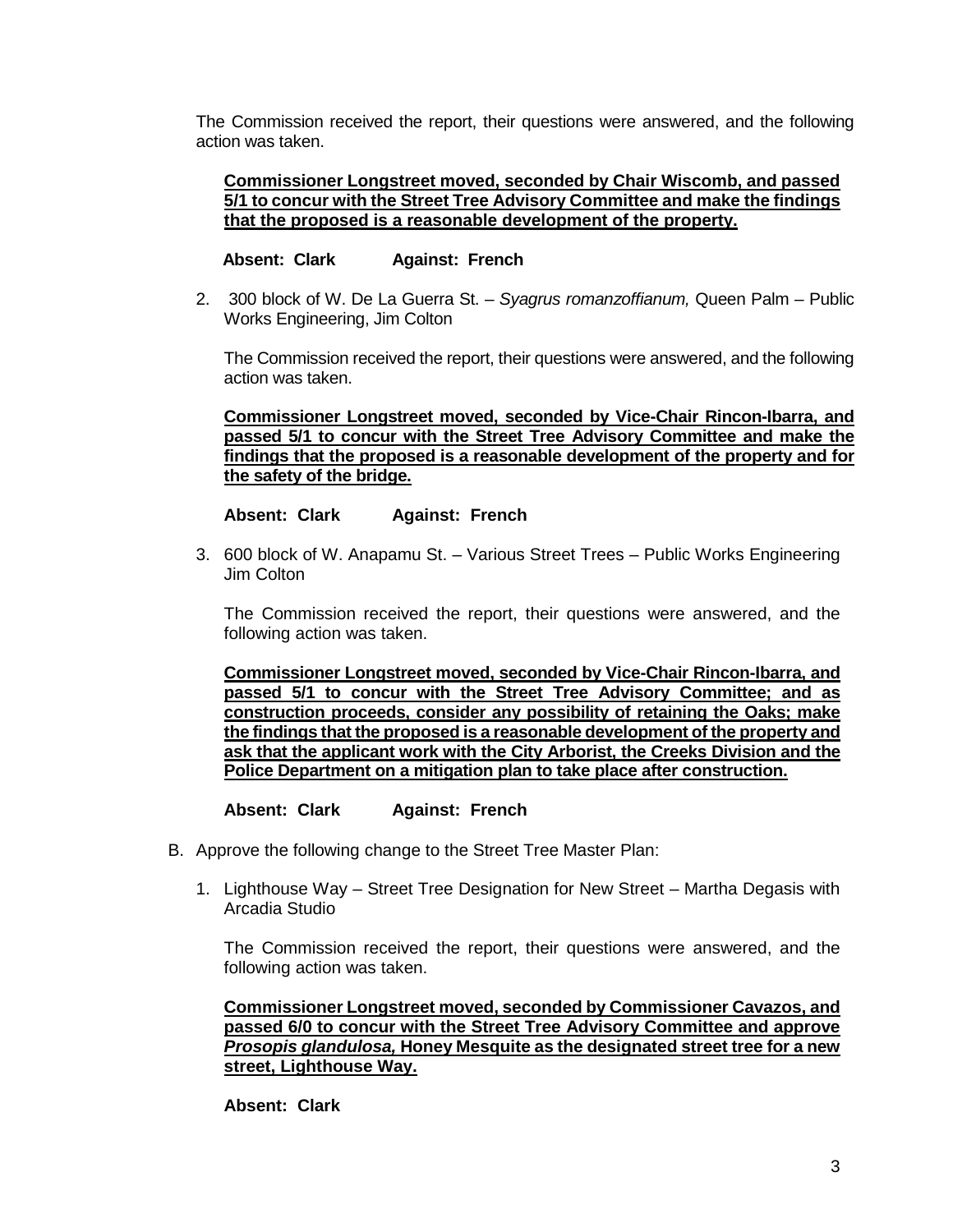# **ADMINISTRATIVE AND STAFF REPORTS**

## **OLD BUSINESS**

4. Cabrillo Ball Park Renovation Project – For Action (Attachment)

Recommendation: That the Commission:

- A. Receives a presentation on the conceptual park improvements for the Cabrillo Ball Park Renovation Project; and
- B. Selects one enhanced recreation option for further design.

Documents:

- Staff Report dated October 28, 2015
- Staff PowerPoint presented by Staff
- Speakers:

Staff: Acting Parks and Recreation Director Jill Zachary; Associate Planner, Justin Van Mullem

Project Consultants: Courtney Jane Miller, CJM::La; Jason Gotsis, Ashley & Vance Engineering

Members of the Public: Jarom Mann, Ron Sickafoose, Luis Munoz, Bob Kryczko

The Commission received the report, their questions were answered, and the following motion was made.

**Commissioner Cavazos moved, seconded by Vice-Chair Rincon-Ibarra, and failed 3/3 to recommend that the Commission propose the Fitness Equipment and Basketball Court option with consideration of additional kid activity options and factoring in the design a way to appease noise concerns.**

**Absent: Clark Against: Wiscomb, Longstreet, French**

**Commissioner Longstreet moved, seconded by Commissioner French, and failed 3/3 to recommend that the Commission propose the option of Fitness Equipment and activity areas, which would include children.**

**Absent: Clark Against: Cavazos, Rincon-Ibarra, Heaton**

**Commissioner Longstreet moved, seconded by Chair Wiscome, and passed 6/0 to recommend that the Commission supports the design efforts to date and would like to send them forward in the review process to explore the feasibility of each design with the other commissions. The Commission supports the most active recreation possible in this site.**

**Absent: Clark**